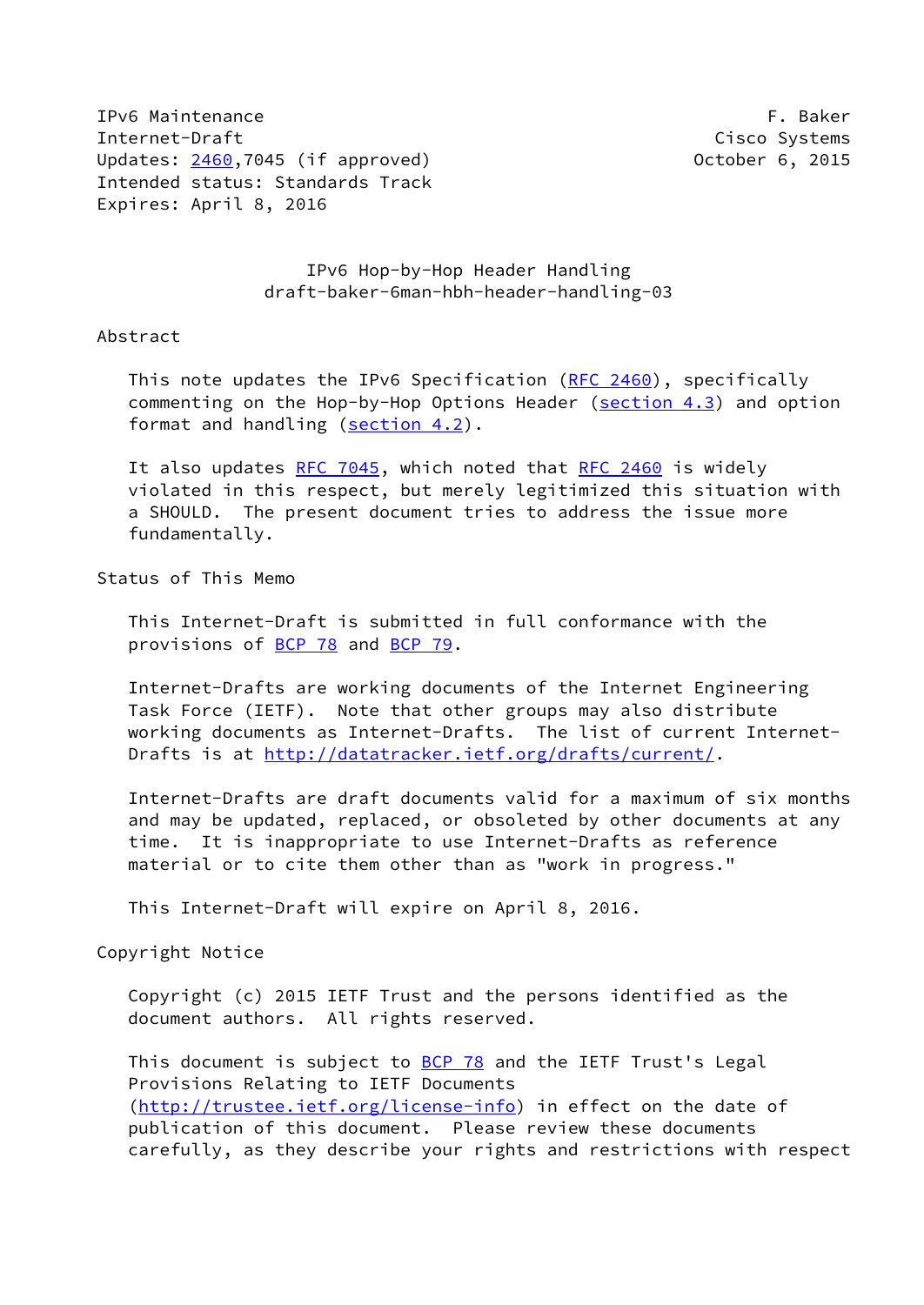## <span id="page-1-1"></span>Internet-Draft October 2015

 to this document. Code Components extracted from this document must include Simplified BSD License text as described in Section 4.e of the Trust Legal Provisions and are provided without warranty as described in the Simplified BSD License.

## Table of Contents

|                                                         | $\overline{2}$ |
|---------------------------------------------------------|----------------|
| 1.1.                                                    | $\overline{3}$ |
| $2.$ Handling of options in extension headers           | $\overline{3}$ |
| 2.1.                                                    | $\overline{3}$ |
| Changing options in transit<br>2.2.                     | $\overline{4}$ |
| Adding headers or options in transit $\cdots$<br>2.3.   | $\overline{5}$ |
| Interactions with the Security Extension Header<br>2.4. | $\overline{5}$ |
| Interoperation with RFC 2460<br>3.                      | $\overline{5}$ |
| 4.                                                      | 6              |
| 5.                                                      | 6              |
| 6.                                                      | 6              |
| 7.                                                      | $\overline{1}$ |
| 8.                                                      | $\overline{1}$ |
| Normative References<br>8.1.                            | $\overline{1}$ |
| 8.2. Informative References                             | $\overline{1}$ |
|                                                         | 8              |
| Author's Address                                        | 9              |
|                                                         |                |

### <span id="page-1-0"></span>[1](#page-1-0). Introduction

The IPv6 Specification [\[RFC2460](https://datatracker.ietf.org/doc/pdf/rfc2460)] specifies a number of extension headers. These, and the ordering considerations given, were defined based on experience with IPv4 options. They were, however, prescient with respect to their actual use - the IETF community did not know how they would be used. In at least one case, the Hop-by-Hop option, most if not all implementations implement it by punting to a software path. In the words of [\[RFC7045](https://datatracker.ietf.org/doc/pdf/rfc7045)],

 The IPv6 Hop-by-Hop Options header SHOULD be processed by intermediate forwarding nodes as described in [\[RFC2460](https://datatracker.ietf.org/doc/pdf/rfc2460)]. However, it is to be expected that high-performance routers will either ignore it or assign packets containing it to a slow processing path. Designers planning to use a Hop-by-Hop option need to be aware of this likely behaviour.

Fernando Gont, in his Observations on IPv6 EH Filtering in the Real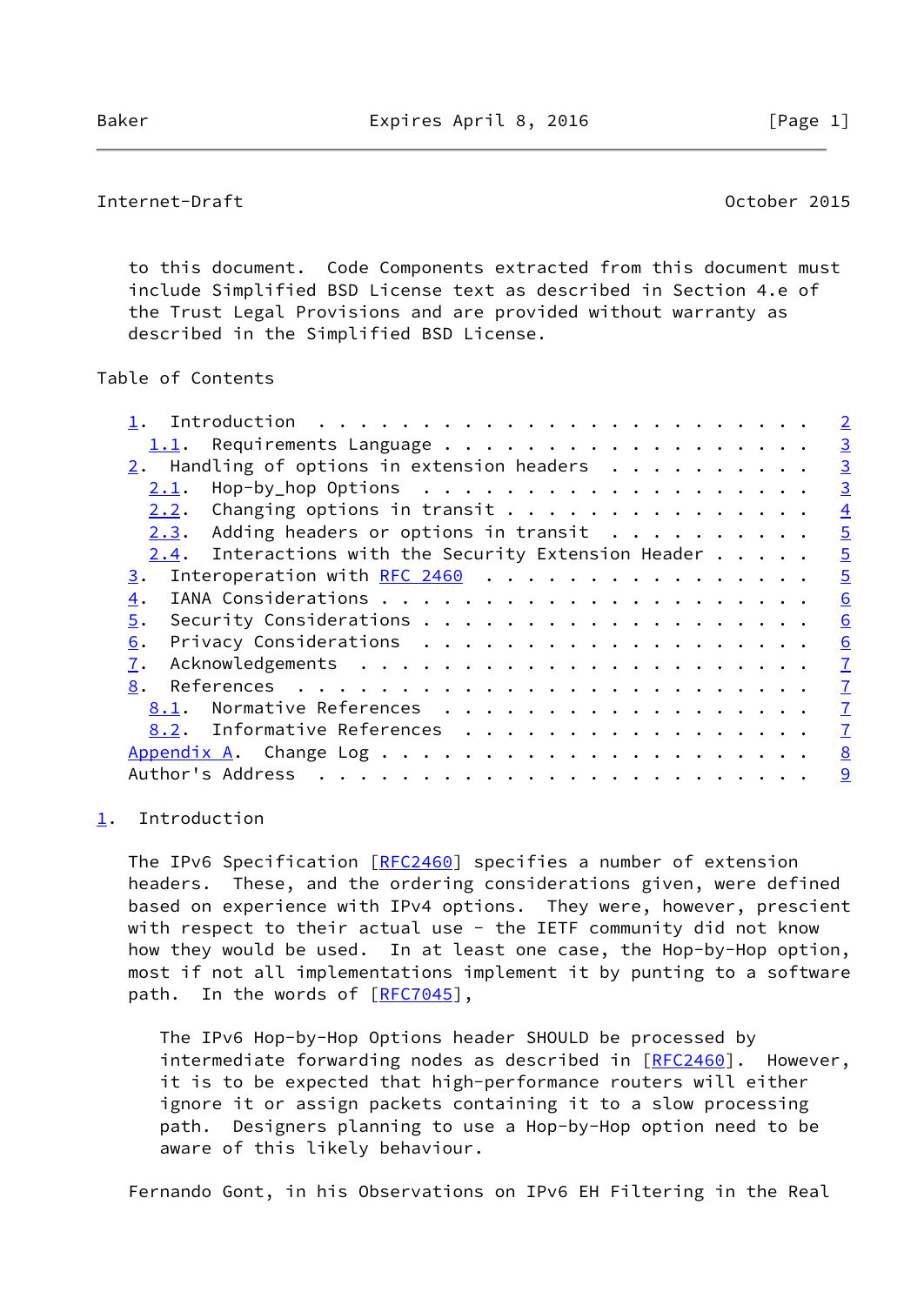World  $[I-D.iett-v6ops-ipv6-ehs-in-real-world]$ , and the operational community in IPv6 Operations, consider any punt to a software path to be an attack vector. Hence, IPv6 packets containing the Hop-by-Hop Extension Header (and in some cases, any extension header) get dropped in transit.

Baker **Expires April 8, 2016** Expires April 8, 2016

<span id="page-2-1"></span>Internet-Draft October 2015

 The subject of this document is implementation approaches to obviate or mitigate the attack vector, and updating the Hop-by-Hop option with respect to current issues.

<span id="page-2-0"></span>[1.1](#page-2-0). Requirements Language

 The key words "MUST", "MUST NOT", "REQUIRED", "SHALL", "SHALL NOT", "SHOULD", "SHOULD NOT", "RECOMMENDED", "MAY", and "OPTIONAL" in this document are to be interpreted as described in [\[RFC2119](https://datatracker.ietf.org/doc/pdf/rfc2119)].

<span id="page-2-2"></span>[2](#page-2-2). Handling of options in extension headers

 Packets containing the Hop-by-Hop Extension Header SHOULD be processed at substantially the same rate as packets that do not.

 If a hop-by-hop header option is not implemented, or is not in use, in a given system (such as, for example, an interface that is not configured for RSVP receiving an RSVP Alert Option), the option MUST be skipped.

 If a hop-by-hop header is present in a packet's extension header chain and it is not the first extension header, the packet MUST be discarded by the first system that observes the fact [\(Section](https://datatracker.ietf.org/doc/pdf/rfc7045#section-2.2) 2.2 of [RFC7045]). This will normally be in the system using the IPv6 address in the Destination Address, as [\[RFC2460](https://datatracker.ietf.org/doc/pdf/rfc2460)] precludes other routers from parsing the header chain. The only obvious exception to that is a router or firewall configured to parse the IPv6 header chain.

<span id="page-2-3"></span>[2.1](#page-2-3). Hop-by\_hop Options

 At this writing, there are several defined Hop-by-Hop options: PAD Options: The PAD1 and PADn options [\[RFC2460](https://datatracker.ietf.org/doc/pdf/rfc2460)] define empty space. Router Alert Option: The IPv6 Router Alert Option [[RFC2711\]](https://datatracker.ietf.org/doc/pdf/rfc2711)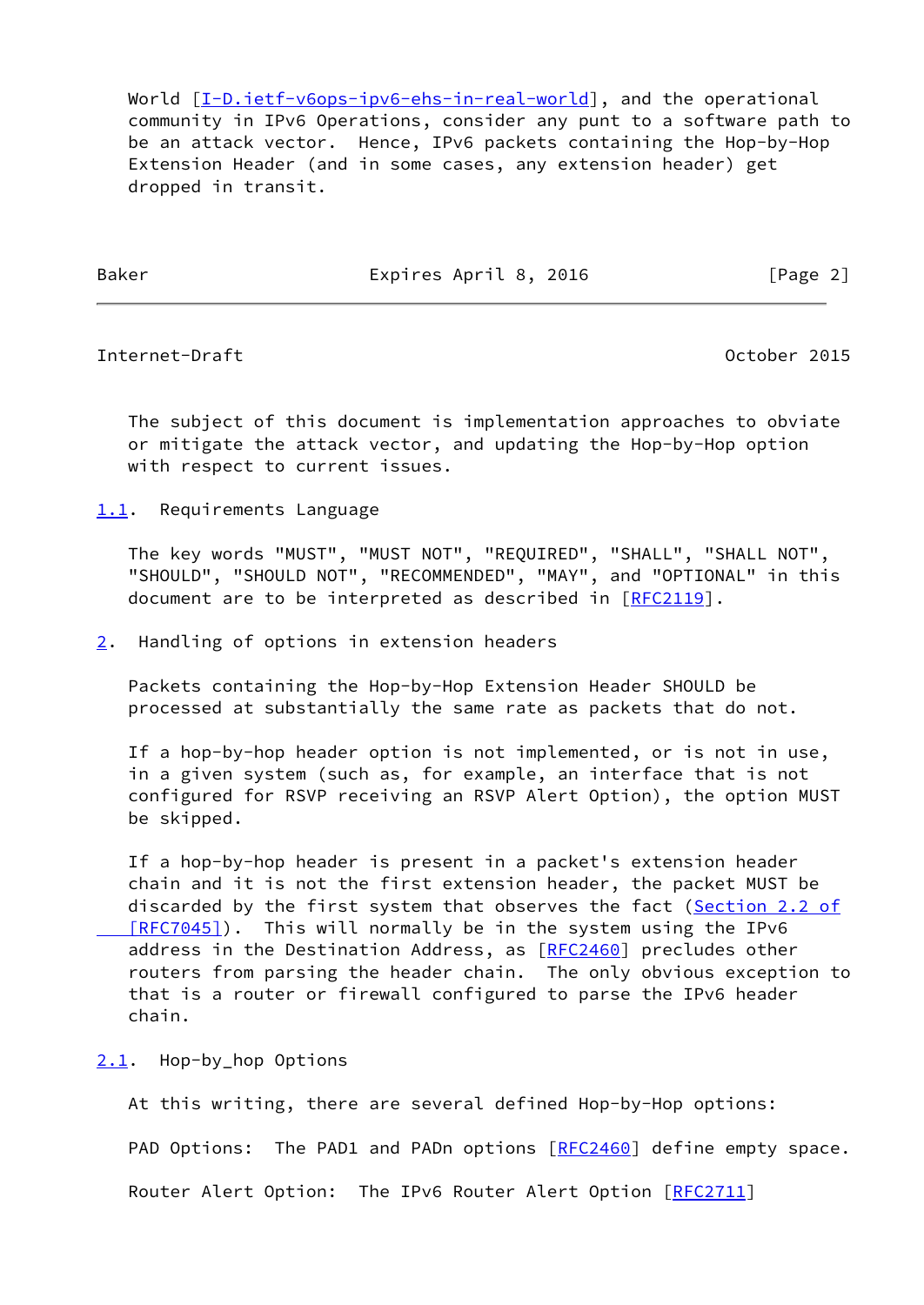[[RFC6398\]](https://datatracker.ietf.org/doc/pdf/rfc6398) is intended to force the punting of a datagram to software, in cases in which RSVP or other protocols need that to happen.

- Jumbo Payload: Carries a length field for a packet whose length exceeds 0xFFFF octets. [[RFC2675\]](https://datatracker.ietf.org/doc/pdf/rfc2675)
- RPL Option: The RPL option carries routing information used in a RPL network[RFC6553]

Baker Expires April 8, 2016 [Page 3]

<span id="page-3-0"></span>Internet-Draft October 2015

- Quickstart Option Identifies TCP quick-start configuration, and allows an intermediate router to reduce the configuration parameters as appropriate. [\[RFC4782](https://datatracker.ietf.org/doc/pdf/rfc4782)]
- Common Architecture Label IPv6 Security Option: Encodes security labels on packets [\[RFC5570](https://datatracker.ietf.org/doc/pdf/rfc5570)]
- SMF Option: Simplified Multicast Forwarding Option[RFC6621]
- MPL Option: Supports multicast in an RPL network [[I-D.ietf-roll-trickle-mcast\]](#page-7-4)
- DFF Option: Depth-First Forwarding [\[RFC6971](https://datatracker.ietf.org/doc/pdf/rfc6971)]

 There are also options that have been defined for the Destination Options header. These are not listed here.

 While this is not true of older implementations, modern equipment is capable of parsing the Extension Header chain, and can be extended to perform at least a cursory examination of the Hop-by-Hop options. For example, such implementations SHOULD be able to identify and skip the PAD1 and PADn options, and perform more complicated processing only if configured by software to do so. More to the point: it isn't clear what the purpose of the JumboFrame option is if not to be understood by anyone that looks at it.

 Question asked by a reviewer: "Is this configurable? How will router know that HbH needs to be skipped on one interface and not on others."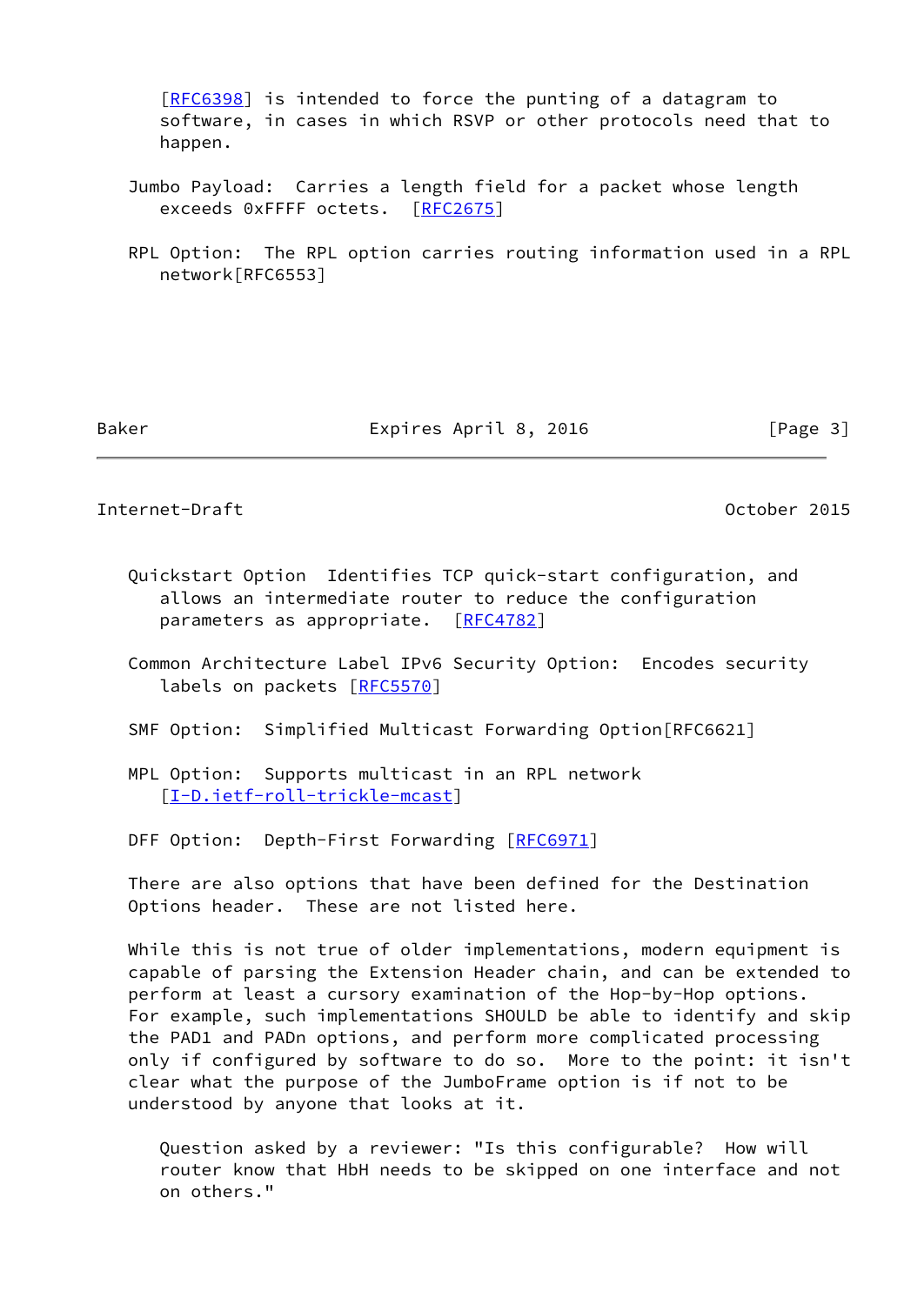Answer: the system knows whether RSVP has been configured on an interface. When such configuration is present, it can configure the hardware with what it wants done with the Router Alert. In the absence of such configuration, hardware should be configured to skip the option if found.

#### <span id="page-4-0"></span>[2.2](#page-4-0). Changing options in transit

Section [4.2 of \[RFC2460\]](https://datatracker.ietf.org/doc/pdf/rfc2460#section-4.2) explicitly allows for options that may be updated in transit. It is likely that the original authors intended that to be very simple, such as having the originating end system provide the container, and having intermediate systems update it perhaps performing some calculation, and in any event storing the resulting value. Examples of such a use might be in [\[XCP](#page-8-1)] or [[RCP](#page-7-5)].

 As a side comment, the Routing Header, which is an extension header rather than a list of options, is treated similarly; when a system is the destination of a packet and not the last one in the Routing

Baker **Expires April 8, 2016** Expires April 8, 2016

<span id="page-4-2"></span>Internet-Draft October 2015

 Header's list, it swaps the destination address with the indicated address in the list, and updates the hop count and the list depth accordingly.

 Such options must be marked appropriately (their option type is of the form XX1XXXXX), and are excluded from checksum calculations in AH and ESP.

<span id="page-4-1"></span>[2.3](#page-4-1). Adding headers or options in transit

 Use cases under current consideration take this a step further: a router or middleware process MAY add an extension header, MAY add an option to the header, which may extend the length of the Hop-by-Hop Extension Header, or MAY process such an option in a manner that extends both the length of the option and the Extension Header containing it. The obvious implication is that other equipment in the network may not understand or implement the new option type. As such, the Option Type value of such an option MUST indicate that it is to be skipped by a system that does not understand it. Since, by definition, it is being updated in transit and not included in any AH or ESP integrity check if present, the Option Type MUST also indicate that it may be updated in transit, and so is excluded from AH and ESP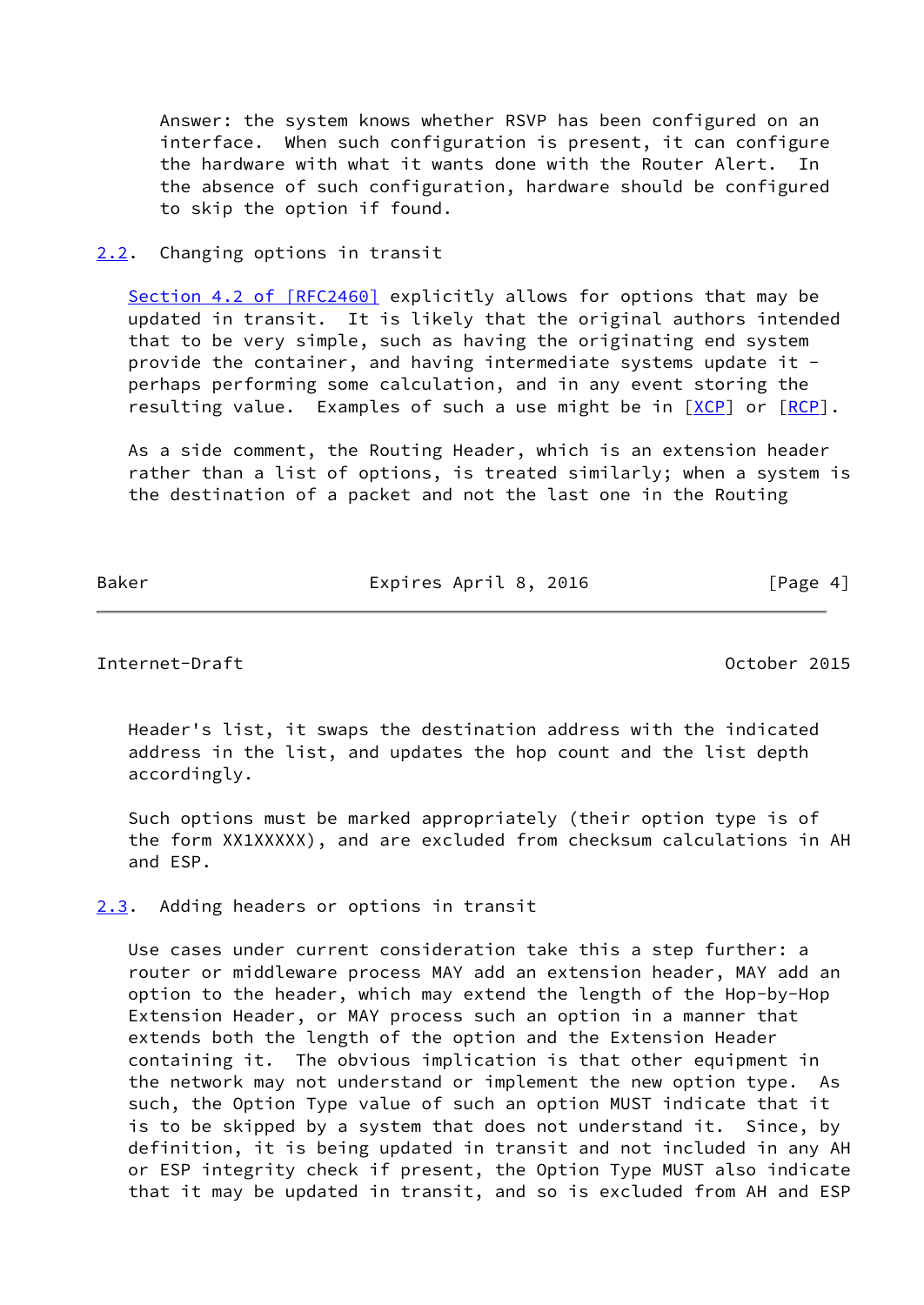processing. By implication, such an Option Type MUST be of the form 001XXXXX.

<span id="page-5-0"></span>[2.4](#page-5-0). Interactions with the Security Extension Header

 The interactions with the IP Authentication Header [[RFC4302\]](https://datatracker.ietf.org/doc/pdf/rfc4302) and IP Encapsulating Security Payload (ESP) [\[RFC4303](https://datatracker.ietf.org/doc/pdf/rfc4303)], as in the case of existing option uses, is minimally defined. AH and ESP call for the exclusion of mutable data in their calculations by zeroing it out prior to performing the integrity check calculation. However, in the case that network operation has changed the length of the option or the extension header, that may still cause the integrity check to fail. Specifications that define such options SHOULD consider the implications of this for AH and ESP. An option whose insertion would affect the integrity check MUST be removed prior to the integrity check, and as a result the packet restored to its state as originally sent.

<span id="page-5-1"></span>[3](#page-5-1). Interoperation with [RFC 2460](https://datatracker.ietf.org/doc/pdf/rfc2460)

 There are four possible modes of interaction with routers that don't implement the Hop-By-Hop Option in the fast path:

 1. Presume that they cannot handle the Hop-By-Hop option at close to wire speed, and that's OK.

Baker Expires April 8, 2016 [Page 5]

<span id="page-5-2"></span>Internet-Draft October 2015

- 2. Presume that they will drop traffic containing Hop-By-Hop options.
- 3. Presume that they can handle the Hop-By-Hop option at or close to wire speed, and are configured to do so.
- 4. Presume that they don't exist, perhaps because older routers are configured to ignore all Hop-by-Hop options.

 If the first model actually works in a given network, it may be acceptable in that domain. It is not a model that will work in the general Internet, however.

 The second model (which is most probable at this writing) is a description of the general Internet in 2015.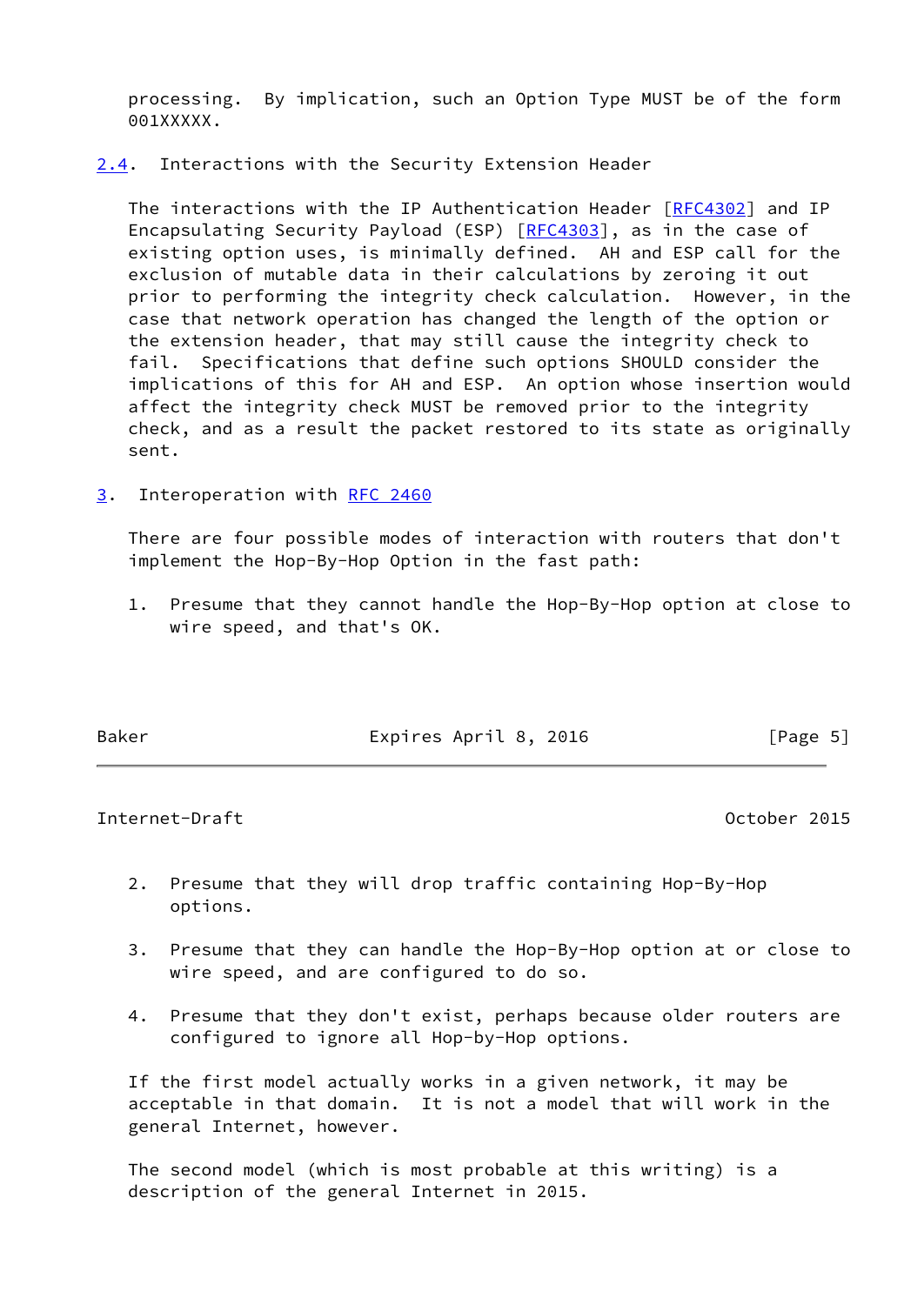The third and fourth models, if applicable in a given context, are what one might hope for. Vendors are in a position to either have an option to ignore the Hop-By-Hop header in older equipment, or add such an option in upgraded software (fourth model). New equipment is expected to follow the third model by implementing the recommendations in [Section 2.](#page-2-2)

<span id="page-6-0"></span>[4](#page-6-0). IANA Considerations

This memo asks the IANA for no new parameters.

<span id="page-6-1"></span>[5](#page-6-1). Security Considerations

 In general, modification of a datagram in transit is considered very closely from the viewpoint of the End-to-End Principle, which in this context may be summarized as "the network should do nothing that is of concern to the communicating applications or introduces operational issues." The concept of changing the length of an Extension Header or an option contained within it ([Section 2.3](#page-4-1)) is of concern in that context. The obvious concern is around the interaction with AH or ESP, and a less obvious concern relates to Path MTU, which might change if the size of an underlying header changes. [Section 2.4](#page-5-0) is intended to mitigate that issue. However, some ramifications, such as with Path MTU, may not be completely solvable in the general Internet, but require use cases to be confined to a network or set of consenting networks.

<span id="page-6-2"></span>[6](#page-6-2). Privacy Considerations

 Data formats in this memo reveal no personally identifying information.

Baker **Expires April 8, 2016** [Page 6]

## <span id="page-6-4"></span>Internet-Draft October 2015

### <span id="page-6-3"></span>[7](#page-6-3). Acknowledgements

 This note grew out of a discussion among the author, Ole Troan, Mark Townsley, Frank Brockners, and Shwetha Bhandari, and benefited from comments by Dennis Ferguson, Brian Carpenter, Panos Kampanakis, JINMEI Tatuya, and Joe Touch.

<span id="page-6-5"></span>[8](#page-6-5). References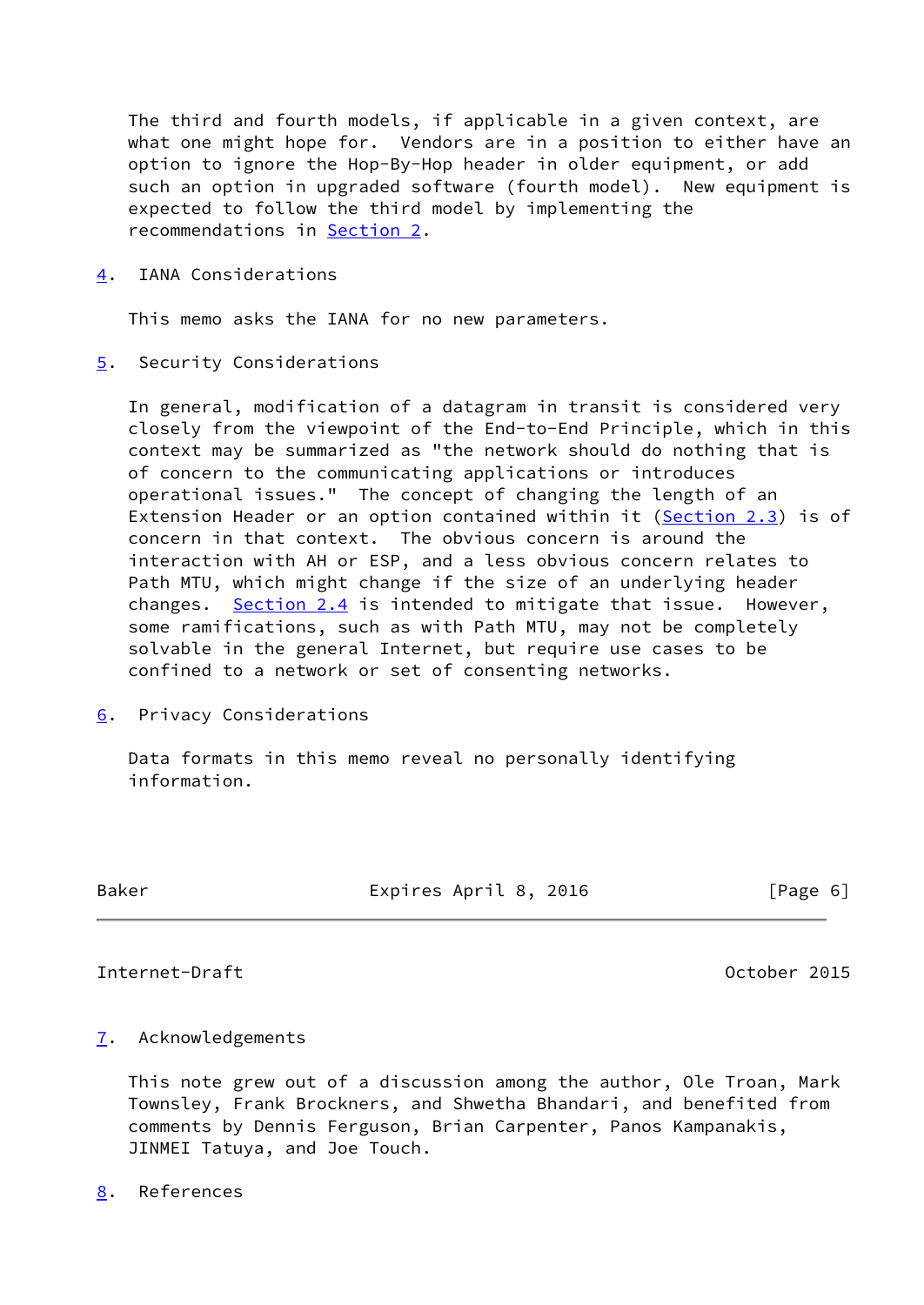#### <span id="page-7-0"></span>[8.1](#page-7-0). Normative References

- [RFC2119] Bradner, S., "Key words for use in RFCs to Indicate Requirement Levels", [BCP 14](https://datatracker.ietf.org/doc/pdf/bcp14), [RFC 2119](https://datatracker.ietf.org/doc/pdf/rfc2119), DOI 10.17487/RFC2119, March 1997, <<http://www.rfc-editor.org/info/rfc2119>>.
- [RFC2460] Deering, S. and R. Hinden, "Internet Protocol, Version 6 (IPv6) Specification", [RFC 2460](https://datatracker.ietf.org/doc/pdf/rfc2460), DOI 10.17487/RFC2460, December 1998, <<http://www.rfc-editor.org/info/rfc2460>>.
- <span id="page-7-5"></span><span id="page-7-4"></span><span id="page-7-3"></span><span id="page-7-1"></span>[8.2](#page-7-1). Informative References
	- [I-D.ietf-roll-trickle-mcast] Hui, J. and R. Kelsey, "Multicast Protocol for Low power and Lossy Networks (MPL)", [draft-ietf-roll-trickle](https://datatracker.ietf.org/doc/pdf/draft-ietf-roll-trickle-mcast-12) [mcast-12](https://datatracker.ietf.org/doc/pdf/draft-ietf-roll-trickle-mcast-12) (work in progress), June 2015.
	- [I-D.ietf-v6ops-ipv6-ehs-in-real-world]
		- Gont, F., Linkova, J., Chown, T., and S. LIU, "Observations on IPv6 EH Filtering in the Real World", [draft-ietf-v6ops-ipv6-ehs-in-real-world-00](https://datatracker.ietf.org/doc/pdf/draft-ietf-v6ops-ipv6-ehs-in-real-world-00) (work in progress), April 2015.
	- [RCP] Dukkipati, N., "Rate Control Protocol (RCP): Congestion control to make flows complete quickly", Stanford University , 2006.
	- [RFC2675] Borman, D., Deering, S., and R. Hinden, "IPv6 Jumbograms", [RFC 2675,](https://datatracker.ietf.org/doc/pdf/rfc2675) DOI 10.17487/RFC2675, August 1999, <<http://www.rfc-editor.org/info/rfc2675>>.
	- [RFC2711] Partridge, C. and A. Jackson, "IPv6 Router Alert Option", [RFC 2711,](https://datatracker.ietf.org/doc/pdf/rfc2711) DOI 10.17487/RFC2711, October 1999, <<http://www.rfc-editor.org/info/rfc2711>>.
	- [RFC4302] Kent, S., "IP Authentication Header", [RFC 4302](https://datatracker.ietf.org/doc/pdf/rfc4302), DOI 10.17487/RFC4302, December 2005, <<http://www.rfc-editor.org/info/rfc4302>>.

| Baker | Expires April 8, 2016 | [Page 7] |
|-------|-----------------------|----------|
|       |                       |          |

### <span id="page-7-2"></span>Internet-Draft October 2015

[RFC4303] Kent, S., "IP Encapsulating Security Payload (ESP)",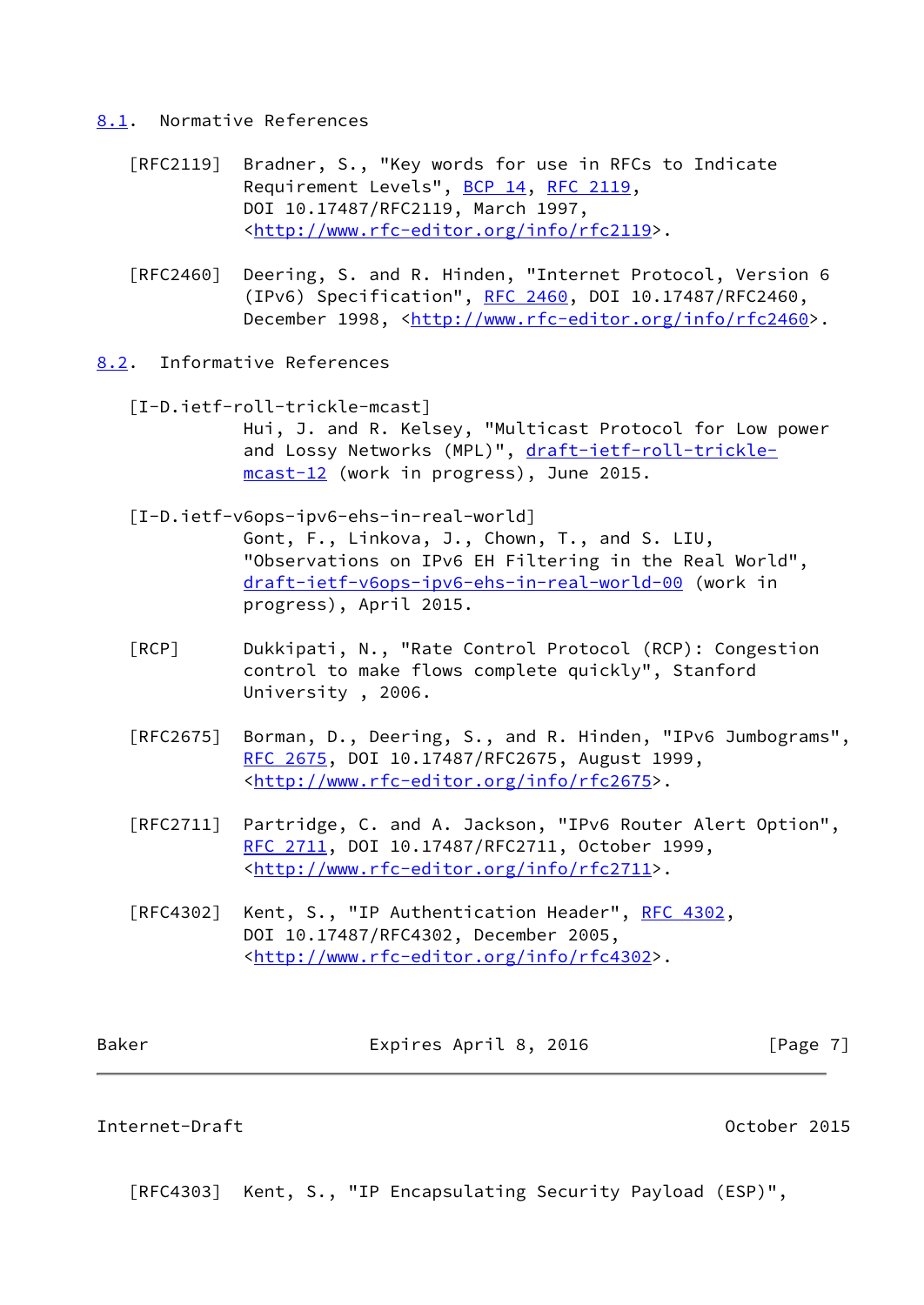[RFC 4303,](https://datatracker.ietf.org/doc/pdf/rfc4303) DOI 10.17487/RFC4303, December 2005, <<http://www.rfc-editor.org/info/rfc4303>>.

- [RFC4782] Floyd, S., Allman, M., Jain, A., and P. Sarolahti, "Quick- Start for TCP and IP", [RFC 4782](https://datatracker.ietf.org/doc/pdf/rfc4782), DOI 10.17487/RFC4782, January 2007, [<http://www.rfc-editor.org/info/rfc4782](http://www.rfc-editor.org/info/rfc4782)>.
- [RFC5570] StJohns, M., Atkinson, R., and G. Thomas, "Common Architecture Label IPv6 Security Option (CALIPSO)", [RFC 5570,](https://datatracker.ietf.org/doc/pdf/rfc5570) DOI 10.17487/RFC5570, July 2009, <<http://www.rfc-editor.org/info/rfc5570>>.
- [RFC6398] Le Faucheur, F., Ed., "IP Router Alert Considerations and Usage", [BCP 168](https://datatracker.ietf.org/doc/pdf/bcp168), [RFC 6398,](https://datatracker.ietf.org/doc/pdf/rfc6398) DOI 10.17487/RFC6398, October 2011, [<http://www.rfc-editor.org/info/rfc6398](http://www.rfc-editor.org/info/rfc6398)>.
- [RFC6553] Hui, J. and JP. Vasseur, "The Routing Protocol for Low- Power and Lossy Networks (RPL) Option for Carrying RPL Information in Data-Plane Datagrams", [RFC 6553](https://datatracker.ietf.org/doc/pdf/rfc6553), DOI 10.17487/RFC6553, March 2012, <<http://www.rfc-editor.org/info/rfc6553>>.
- [RFC6621] Macker, J., Ed., "Simplified Multicast Forwarding", [RFC 6621,](https://datatracker.ietf.org/doc/pdf/rfc6621) DOI 10.17487/RFC6621, May 2012, <<http://www.rfc-editor.org/info/rfc6621>>.
- [RFC6971] Herberg, U., Ed., Cardenas, A., Iwao, T., Dow, M., and S. Cespedes, "Depth-First Forwarding (DFF) in Unreliable Networks", [RFC 6971](https://datatracker.ietf.org/doc/pdf/rfc6971), DOI 10.17487/RFC6971, June 2013, <<http://www.rfc-editor.org/info/rfc6971>>.
- [RFC7045] Carpenter, B. and S. Jiang, "Transmission and Processing of IPv6 Extension Headers", [RFC 7045,](https://datatracker.ietf.org/doc/pdf/rfc7045) DOI 10.17487/RFC7045, December 2013, <<http://www.rfc-editor.org/info/rfc7045>>.
- <span id="page-8-1"></span> [XCP] Katabi, D., Handley, M., and C. Rohrs, "Congestion control for high bandwidth-delay product networks", SIGCOMM Symposium proceedings on Communications architectures and protocols , 2002.

<span id="page-8-0"></span>[Appendix A.](#page-8-0) Change Log

Initial Version: June 2015

01 Version: June 2015, responding to list discussion